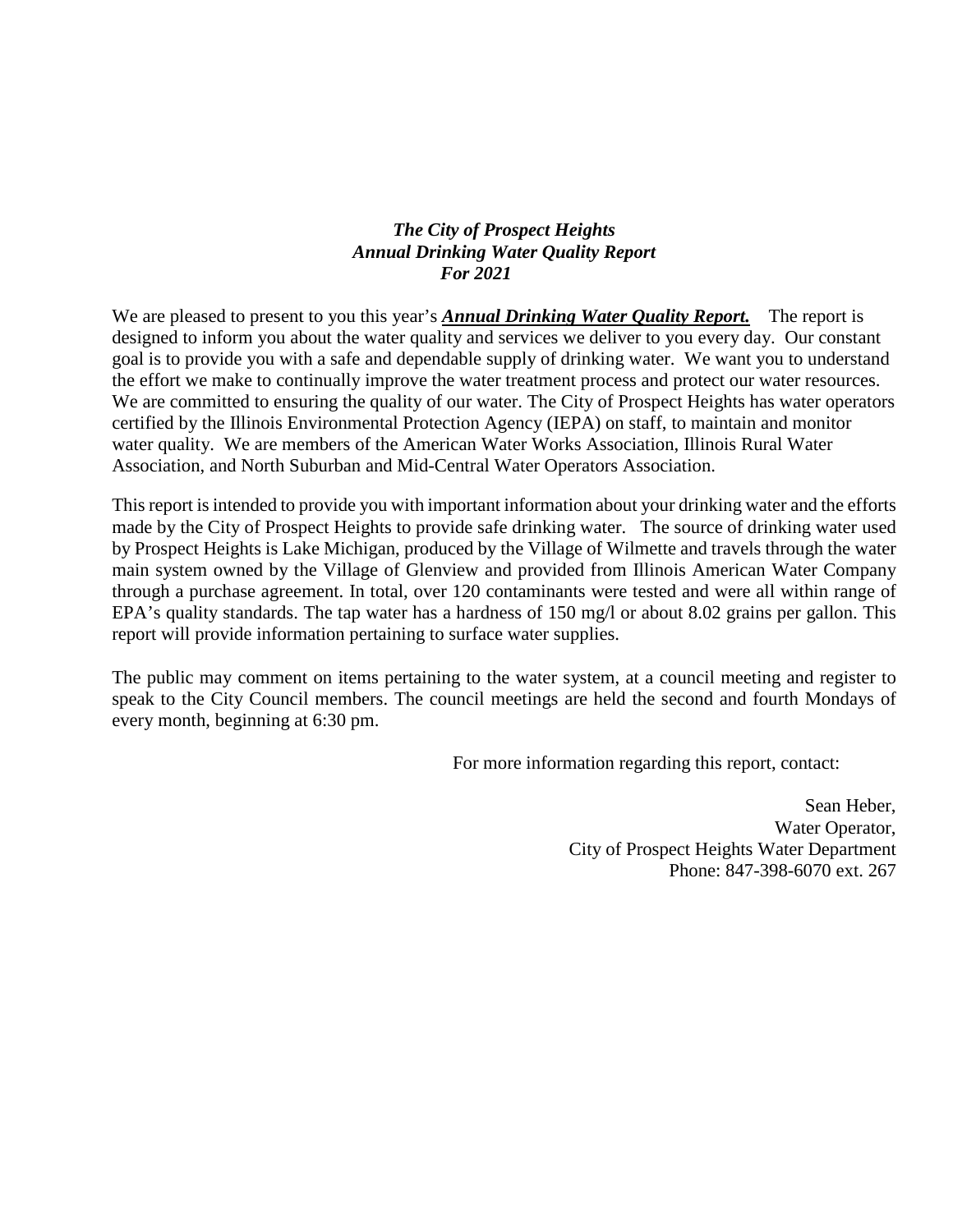### **Source Water Source of the Drinking Water**

**The Illinois EPA considers all surface water sources of community water supply to be susceptible to potential pollution problems. The very nature of surface water allows contaminants to migrate into the intakes with no protection only dilution, which is the reason for mandatory treatment for all surface water supplies in Illinois. A workgroup from the Great Lakes States was organized to develop a protocol for assessing the Great Lakes. The mission of the Great Lakes Protocol was to develop a consistent procedure allowing the flexibility necessary to properly conduct source water assessments of the Great Lakes as a drinking water source. This flexibility takes into account the variability of these sources and site-specific concerns for determination of source sensitivity and susceptibility (Illinois EPA, 1999). Sensitivity is defined as the intrinsic ability of surface water to be isolated from contaminants by the physical attributes of the hydrologic or geologic setting. With this in mind, the degree of sensitivity becomes the prevailing factor in the susceptibility determination for intakes on the Great Lakes. Intakes located close to shore, or close to a major shipping lane will be more sensitive and thus more susceptible to potential contamination. The sensitivity analysis of both Wilmette's intakes are located far enough offshore that shoreline impacts are not considered a factor on water quality. However, at certain times of the year the potential for contamination exists due to wet-weather flows from the North Shore Channel. If currents are flowing in a northerly direction, contaminants from these flows could migrate to Wilmette's intakes and compromise water quality. Correlation between Evanston's rainfall data, North Shore Channel discharge dates and Wilmette's coliform data show the potential effect of these flows on Wilmette's water quality. In addition, the proximity to a major shipping lane adds to the susceptibility should there be a spill near the intakes. Water supply officials from Wilmette are active members of the West Shore Water Producers Association. Coordination regarding water quality situations (i.e., spills, tanker leaks, exotic species, etc) is frequently discussed during the associations quarterly meetings Lake Michigan, as well as all the Great Lakes, has many different organizations and associations that are currently working to either maintain or improve water quality. Since the predominant land use within Illinois' boundary of Lake Michigan watershed is urban, a majority of watershed protection activities in this document is aimed at this purpose.**

### **Substances Expected to be in Drinking Water**

The sources of drinking water (both tap water and bottled water) include rivers, lakes, streams, ponds, reservoirs, springs, and wells. As water travels over the surface of the land or through the ground, it can acquire naturally occurring minerals, in some cases, radioactive material and substances resulting from the presence of animals or from human activity.

Substances that may be presentin source water include: Microbial Contaminants, such as viruses and bacteria, which may come from sewage treatment plants, septic systems, agricultural livestockoperations,orwildlife.

*Inorganic Contaminants*; such as salts and metals, which can be naturally occurring or may resultfrom urban storm water runoff, industrial or domestic wastewater discharges, oil and gas production, mining, or farming.

*Pesticides and Herbicide;* which may come from a variety of sources such as agriculture, urban storm water runoff, and residential uses.

*OrganicChemicalContaminants*;includingsyntheticand volatile organic chemicals, which are by-products of industrial processes and petroleum production, may also come from gas stations, urban storm water runoff, and septicsystems.

*Radioactive Contaminants*; which can be naturally occurring or may be the result of oil and gas production and mining activities.

To ensure that tap water is of high quality, USEPA prescribes regulations limiting the amount of certain substances in water provided by public water systems. U.S. FoodandDrugAdministrationregulations establishlimits for contaminants in bottled water, which must provide the same protection for public health.

#### **Important Health Information**

Drinkingwater,includingbottledwater,may reasonablybe expected to contain atleast small amounts of some contaminants. The presence ofthese contaminants does not necessarily indicate that the water poses a health risk. More informationabout contaminants and potential health effects can be obtained by calling the USEPA's Safe Drinking Water Hotline 800-426-4791.

Some people may be more vulnerable to contaminants in drinking water than the general population. Immuno- compromised persons such as persons with cancer undergoing chemotherapy, personswho have undergone organtransplants,people with HIV/AIDS or other immune system disorders, some elderly, and infants may be particularly at risk from infections. These people should seek advice about drinking water from their health care providers. USEPA/CDC (Centers for Disease Control and Prevention) guidelines on appropriate means to lessen the risk ofinfection by*Cryptosporidium*andother microbial contaminants are available fromthe SafeDrinkingWater Hotline 800-426-4791.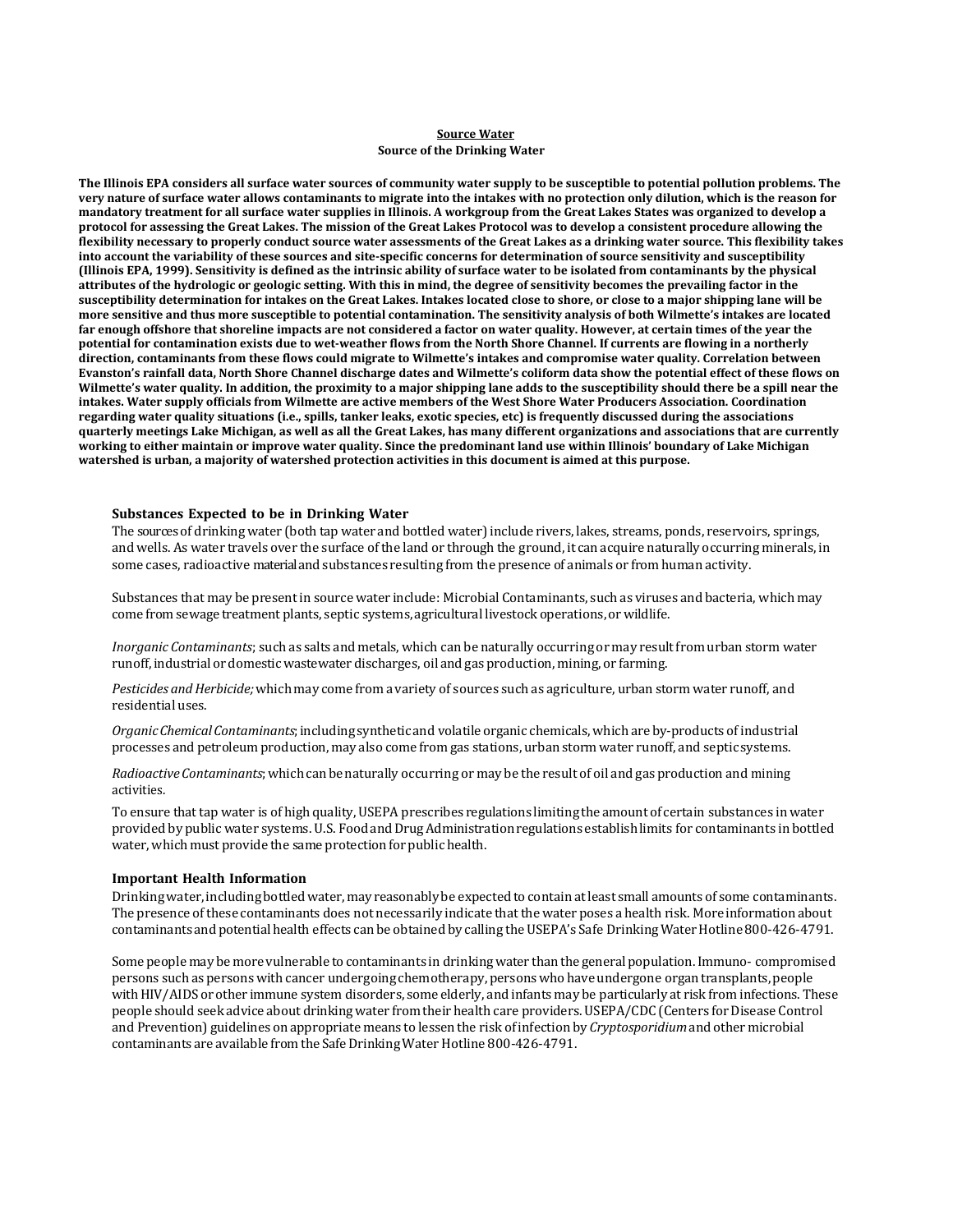## **A Message for People with Severely Weakened Immune Systems**

*Cryptosporidium* is a protozoan found in untreated surface waters throughout the United States (the organism is generally not presentin a ground water source). Although filtrationremoves*Cryptosporidium*,themostcommonly used filtration methods cannot guarantee100%removal. Ingestionof*Cryptosporidium*maycausecryptosporidiosis, anabdominalinfection. Symptoms ofinfectioninclude nausea, diarrhea, and abdominal cramps. Most healthy individuals can overcome the disease within a few weeks. However, people with severely weakened immune systems have a risk of developing life-threatening illness. We encourage such people to consult their doctors regarding appropriate precautions to take to avoid infection. *Cryptosporidium* must be ingested to cause disease, and it is spread through means other than drinking water.

## **LEAD**

If present, elevated levels of lead can cause serious health problems, especially forpregnantwomenand young children. Lead in drinkingwater is primarily from materials and components associated with service lines and home plumbing.The City of Prospect Heights is responsible for providing high-quality drinking water, but cannot control the variety of materials used in plumbing components.When your water has been sitting for several hours, you can minimize the potential for lead exposure by flushing your tap for 30 seconds to 2 minutes before using water for drinking or cooking. If you are concerned about lead in your water, you may wish to have your water tested. Information on lead in drinking water, testing methods, and steps you can take to minimize exposure is available from the Safe Drinking Water Hotline or at [http://www.epa.gov/safewater/lead.](http://www.epa.gov/safewater/lead)

### **How to Read the Data Tables**

The results of our monitoring are reported in the data tables. While most monitoring was conducted in 2017, certain substances are monitored less than once per year because the levels do not change frequently. For help with interpreting these tables, see the "Table Definitions" section and footnotes.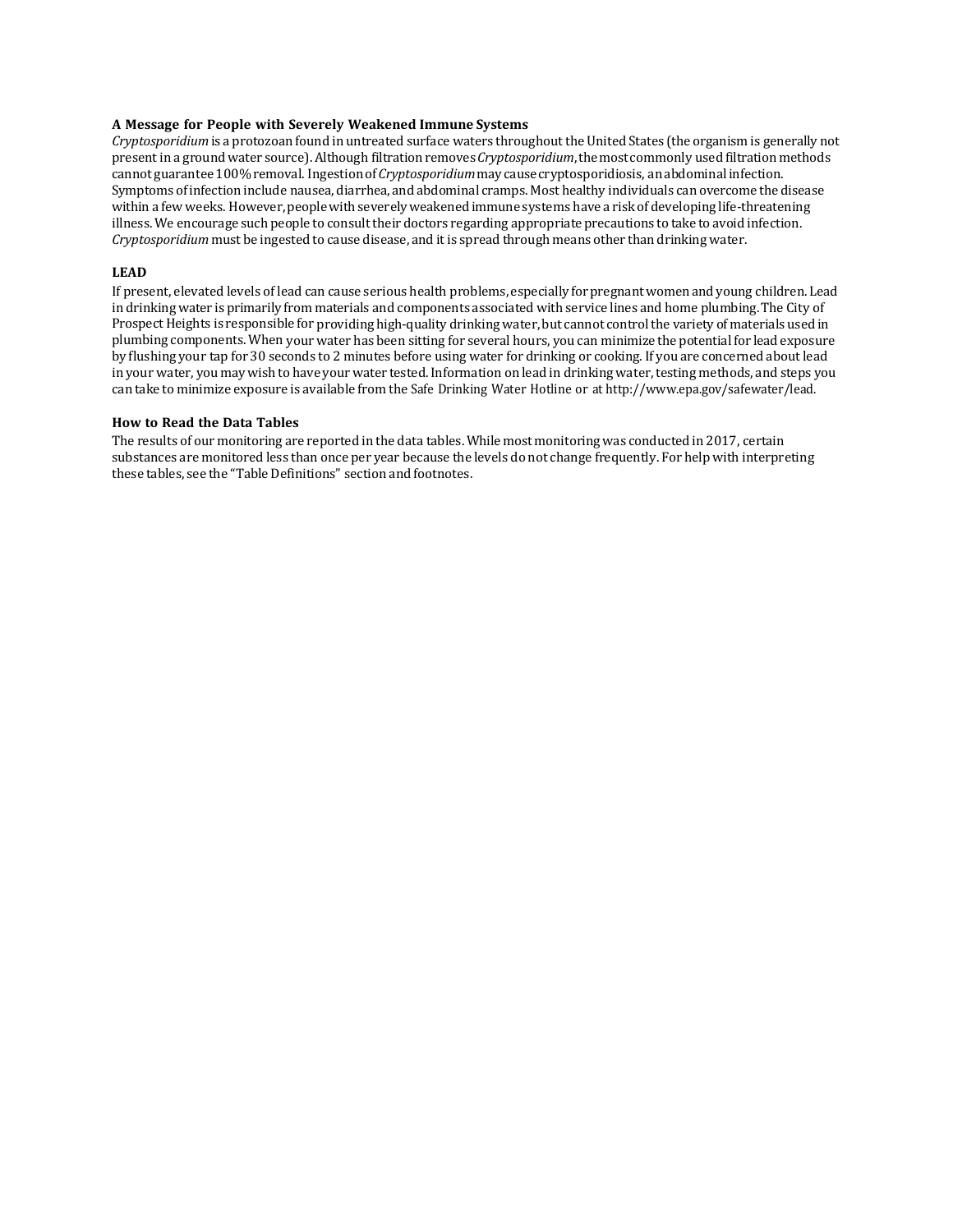# **2019 REGULATED CONTAMINANTS DETECTED**

| Disinfectants &<br><b>Disinfection By-</b><br><b>Products</b> | <b>Collection</b><br><b>Date</b> | <b>Highest</b><br><b>Level</b><br><b>Detected</b> | <b>Range of</b><br><b>Levels</b><br><b>Detected</b> | <b>MCGL</b> | <b>MCL</b> | <b>Units</b> | <b>Violation</b> | <b>Likely Source of</b><br><b>Contaminant</b>   |
|---------------------------------------------------------------|----------------------------------|---------------------------------------------------|-----------------------------------------------------|-------------|------------|--------------|------------------|-------------------------------------------------|
| <b>Chlorine</b>                                               | 2021                             |                                                   | $0.63 - 1.24$                                       | $MRDLG=4$   | $MRDL=4$   | ppm          | No               | Water additive used<br>to control microbes      |
| <b>Total Haloacetic</b><br>Acids (HAA5)                       | 2021                             | 19                                                | $18.99 -$<br>18.99                                  | N/A         | 60         | ppb          | No               | By-product of<br>drinking water<br>chlorination |
| <b>Total</b><br>Trihalamethane<br>(TTHMs)                     | 2021                             | 44                                                | $44 - 44$                                           | N/A         | 80         | ppb          | No               | By-product of<br>drinking water<br>chlorination |

| <b>Inorganic</b><br><b>Contaminants</b> | <b>Collection</b><br><b>Date</b> | <b>Highest</b><br><b>Level</b><br><b>Detected</b> | <b>Range of</b><br><b>Levels</b><br><b>Detected</b> | <b>MCLG</b> | <b>MCL</b> | <b>Units</b> | <b>Violation</b> | <b>Likely Source of</b><br><b>Contaminant</b>                                                                |
|-----------------------------------------|----------------------------------|---------------------------------------------------|-----------------------------------------------------|-------------|------------|--------------|------------------|--------------------------------------------------------------------------------------------------------------|
| <b>Barium</b>                           | 2021                             | 0.028                                             | $0.028 -$<br>0.028                                  | 2           | 2          | ppm          | No               | Discharge of drilling<br>wastes; Discharge<br>from metal<br>refineries; Erosion of<br>natural deposits       |
| <b>Fluoride</b>                         | 2021                             | 1.1                                               | $1.1 - 1.1$                                         | 4           | 4.0        | ppm          | No               | Erosion of natural<br>deposits; Water<br>additive which<br>promotes strong<br>teeth; Fertilizer<br>discharge |

| <b>State Regulated</b><br><b>Contaminants</b>                                                                                                                                                                                                                             | <b>Collection</b><br><b>Date</b> | <b>Highest</b><br><b>Level</b><br><b>Detected</b> | <b>Range of</b><br><b>Levels</b><br><b>Detected</b> | <b>MCLG</b> | <b>MCL</b> | <b>Units</b> | <b>Violation</b> | <b>Likely Source of</b><br><b>Contaminant</b>                                                                                                                        |
|---------------------------------------------------------------------------------------------------------------------------------------------------------------------------------------------------------------------------------------------------------------------------|----------------------------------|---------------------------------------------------|-----------------------------------------------------|-------------|------------|--------------|------------------|----------------------------------------------------------------------------------------------------------------------------------------------------------------------|
| Iron<br>This contaminant is<br>not currently regulated<br>by USEPA. However<br>the IEPA has set and<br>MCL for this<br>contaminant for<br>supplies serving a<br>population of 1000 or<br>more.                                                                            | 2021                             | 0.43                                              | $0.43 - 0.43$                                       | N/A         | 1.0        | ppm          | N <sub>o</sub>   | Erosion from<br>naturally occurring<br>deposits                                                                                                                      |
| <b>Manganese</b><br>This contaminant is<br>not currently regulated<br>by USEPA. However<br>the IEPA has set and<br>MCL for this<br>contaminant for<br>supplies serving a<br>population of 1000 or<br>more.                                                                | 2021                             | 10                                                | $10 - 10$                                           | 150         | 150        | ppb          | No               | Erosion of naturally<br>occurring deposits                                                                                                                           |
| Sodium<br>There is no IEPA or<br><b>USEPA MCL for</b><br>sodium. Monitoring is<br>required to provide<br>consumers and health<br>officials that are<br>concerned about<br>sodium intake due to<br>dietary precautions. If<br>you are on a sodium-<br>restricted diet, you | 2021                             | 28                                                | $28 - 28$                                           | N/A         | N/A        | ppm          | N <sub>o</sub>   | Erosion of naturally<br>occurring deposits;<br>Used in water<br>softener regeneration<br>should consult a<br>physician about the<br>level of sodium in the<br>water. |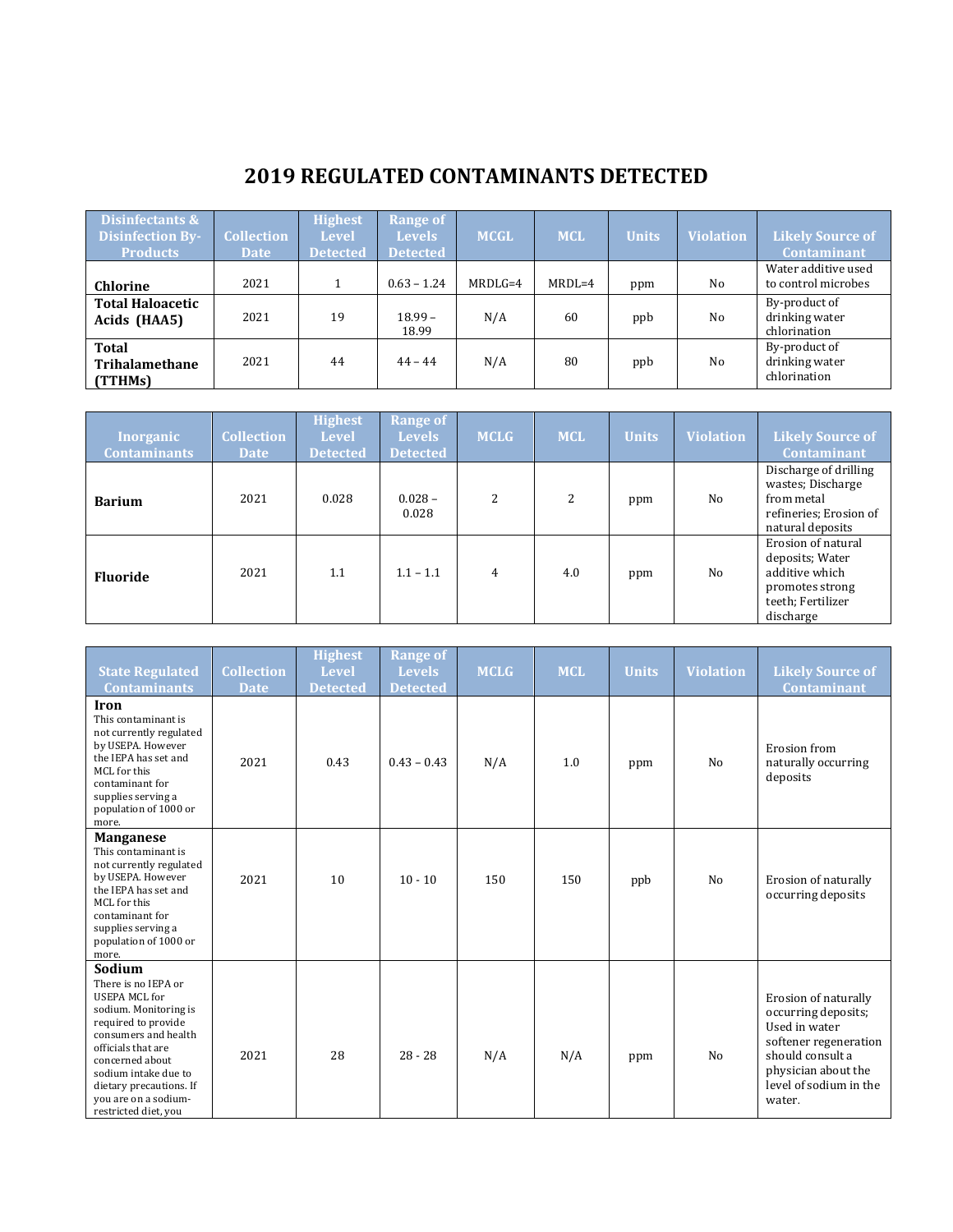| Nitrate (as N) | 1/24/2017 | 0.2    | $0.2 - 0.2$          | 10 | 10 | ppm | No             | Runoff from fertilizer<br>use; Leaching from<br>septic tanks and<br>sewage; Erosion of<br>natural deposits |
|----------------|-----------|--------|----------------------|----|----|-----|----------------|------------------------------------------------------------------------------------------------------------|
| Zinc           | 2021      | 0.0071 | $0.0071 -$<br>0.0071 |    |    | ppm | N <sub>0</sub> | Naturally occurring<br>discharge from metal                                                                |

| <b>Radioactive</b><br><b>Contaminants</b> | <b>Collection</b><br><b>Date</b> | <b>Highest</b><br><b>Level</b><br><b>Detected</b> | <b>Range of</b><br><b>Levels</b><br><b>Detected</b> | <b>MCLG</b> | <b>MCL</b> | <b>Units</b> | <b>Violation</b> | <b>Likely Source of</b><br><b>Contaminant</b> |
|-------------------------------------------|----------------------------------|---------------------------------------------------|-----------------------------------------------------|-------------|------------|--------------|------------------|-----------------------------------------------|
| Combined<br>Radium<br>226/228             | 2019                             | 8.23                                              | $8.23 - 8.23$                                       | 0           | 5          | pCi/L        | No               | Erosion of natural<br>deposits                |
| <b>Alpha Emitters</b>                     | 2019                             | 9.6                                               | $9.6 - 9.6$                                         | $\Omega$    | 15         | pCi/L        | No               | Erosion of natural<br>deposits                |

# **Lead and Copper (Collected at customers' taps within the City water system)**

| <b>Date</b> | Lead<br><b>MCLG</b> | Lead<br><b>Action</b><br><b>Level</b><br>(AL) | Lead 90th<br><b>Percentile</b> | <b>Number</b><br>of Sites<br><b>Over Lead</b><br><b>AL</b> | Copper<br><b>MCLG</b> | <b>Copper</b><br><b>Action</b><br><b>Level</b><br>(AL) | <b>Copper</b><br>90 <sup>th</sup><br><b>Percentile</b> | <b>Number</b><br>of Sites<br><b>Over</b><br><b>Copper</b><br>AL. | Likely Source<br>of<br><b>Contamination</b>                                      |
|-------------|---------------------|-----------------------------------------------|--------------------------------|------------------------------------------------------------|-----------------------|--------------------------------------------------------|--------------------------------------------------------|------------------------------------------------------------------|----------------------------------------------------------------------------------|
| 2020        |                     | $15$ ppb                                      | 4                              | 0                                                          | $1.3$ ppm             | $1.3$ ppm                                              | .12                                                    | 0                                                                | Corrosion of<br>household<br>plumbing systems;<br>Erosion of natural<br>deposits |

Compliance with the Lead and Copper Rule (LCR) is determined by the levels of lead and copper found in samples taken from customers' taps. LCR requirements are met if the 90th percentile of all samples taken does not exceed the action level of 15 ppb for lead or 1.300 ppm for copper.

Infants and young children are typically more vulnerable to lead in drinking water than the general population. It is possible that lead levels at your home may be higher than at other homes in the community as a result of materials used in your home's plumbing. If you are concerned about elevated levels of lead in your home's water, you may wish to have your water tested and flush your tap for 30 seconds to two minutes before using tap water. Additional information is available from the EPA's Safe Drinking Water Hotline 800-426- 4791.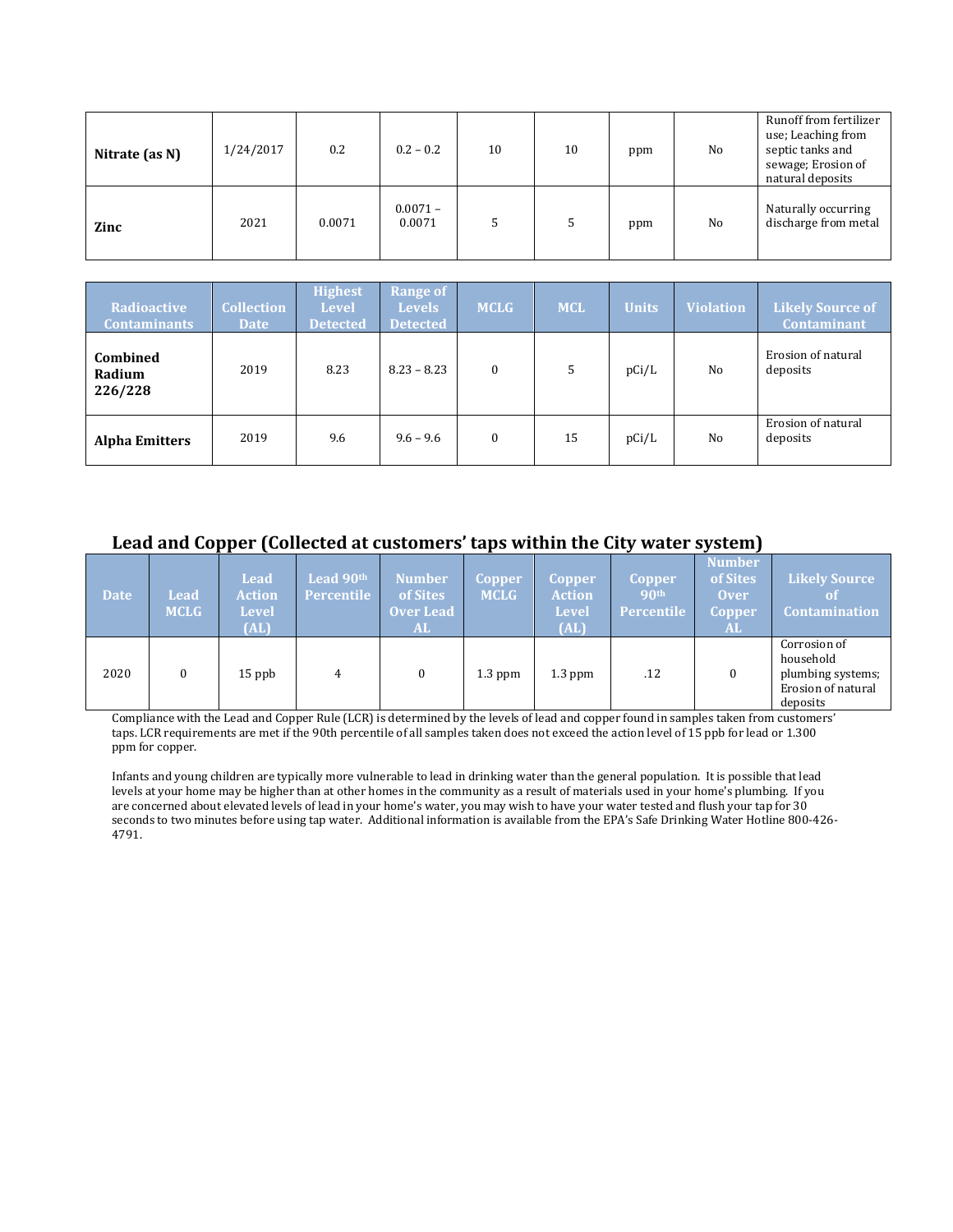| Regulated Substances (Measured in the water leaving the Village of Wilmette |
|-----------------------------------------------------------------------------|
| treatment facility)                                                         |

| <b>Substance</b>                  | <b>Collection</b><br><b>Date</b> | <b>Highest</b><br><b>Level</b><br><b>Detected</b> | <b>Range of</b><br><b>Levels</b><br><b>Detected</b> | <b>MCLG</b>    | <b>MCL</b>     | <b>Units</b> | <b>Violation</b> | <b>Likely Source of</b><br><b>Contamination</b>                                                                                                                                                                                                                                   |
|-----------------------------------|----------------------------------|---------------------------------------------------|-----------------------------------------------------|----------------|----------------|--------------|------------------|-----------------------------------------------------------------------------------------------------------------------------------------------------------------------------------------------------------------------------------------------------------------------------------|
| <b>Arsenic</b>                    | 2018                             | $\mathbf{1}$                                      | $1 - 1$                                             | $\mathbf{0}$   | 10             | ppb          | N <sub>o</sub>   | Erosion of natural<br>deposits; Runoff from<br>orchards; Runoff from<br>glass and electronics<br>production wastes                                                                                                                                                                |
| <b>Barium</b>                     | 2021                             | 0.02                                              | $0.02 - 0.02$                                       | $\overline{c}$ | $\overline{2}$ | ppm          | No               | Discharge of drilling<br>wastes; Discharge<br>from metal refineries;<br>Erosion of natural<br>deposits                                                                                                                                                                            |
| Di(2-ethylhexyl)<br>phthalate     | 2010                             | 0.76                                              | $0 - 0.76$                                          | $\mathbf{0}$   | 6              | ppb          | N <sub>o</sub>   | Discharge from<br>rubber and chemical<br>factories                                                                                                                                                                                                                                |
| <b>Fluoride</b>                   | 2021                             | 0.7                                               | $0.677 -$<br>0.677                                  | 4              | 4.0            | ppm          | N <sub>o</sub>   | Erosion of natural<br>deposits; Water<br>additive which<br>promotes strong<br>teeth; Fertilizer<br>discharge                                                                                                                                                                      |
| <b>Nitrate</b>                    | 2020                             | 0.44                                              | $0.44 - 0.44$                                       | 10             | 10             | ppm          | N <sub>o</sub>   | Runoff from fertilizer<br>use; Leaching from<br>septic tanks, sewage;<br>Erosion of natural<br>deposits                                                                                                                                                                           |
| Selenium                          | 2013                             | 2.48                                              | $ND - 2.48$                                         | 50             | 50             | ppb          | N <sub>o</sub>   | Selenium is an<br>essential nutrient.<br>However, some<br>people who drink<br>water containing<br>selenium in excess of<br>the MCL over many<br>vears could<br>experience hair or<br>fingernail losses,<br>numbness in fingers<br>or toes, or problems<br>with their circulation. |
| Total Nitrate &<br><b>Nitrite</b> | 2014                             | 0.35                                              | $0.35 - 0.35$                                       | 10             | 10             | ppm          | N <sub>o</sub>   | Runoff from fertilizer<br>use; Leaching from<br>septic tanks, sewage;<br>Erosion of natural<br>deposits                                                                                                                                                                           |

Fluoride is added to the water supply to help promote strong teeth. The Illinois Department of Public Health recommends an optimal fluoride level of 0.9 mg/L to 1.2 mg/L.

# **Turbidity (Measured in water leaving the Village of Wilmette treatment facility)**

| <b>Substance</b> | <b>Collection</b><br><b>Date</b> | <b>Highest</b><br><b>Level</b><br><b>Detected</b> | <b>Range of</b><br><b>Levels</b><br><b>Detected</b> | <b>MCLG</b> | <b>MCL</b>          | <b>Units</b> | <b>Violation</b> | <b>Likely Source of</b><br>Contamination |
|------------------|----------------------------------|---------------------------------------------------|-----------------------------------------------------|-------------|---------------------|--------------|------------------|------------------------------------------|
| Turbidity        | 2021                             | 100%                                              | 100% -                                              | N/A         | TT                  | <b>NTU</b>   | No               | Soil runoff                              |
| (%<0.3 NTU)      |                                  |                                                   | 100%                                                |             |                     |              |                  |                                          |
| Turbidity        | 2021                             | .19 NTU                                           | N/A                                                 | N/A         | $TT = 1$<br>NTU max | <b>NTU</b>   | No               | Soil runoff                              |

Turbidity is a measure of the cloudiness of the water. We monitor it because it is a good indicator of the effectiveness of our filtration system. The treatment technique requires that at least 95% of routine samples are less than or equal to 0.3 NTU, and no sample exceeds 1 NTU. We are reporting the percentage of all readings meeting the standard of 0.3 NTU, plus the single highest reading for the year.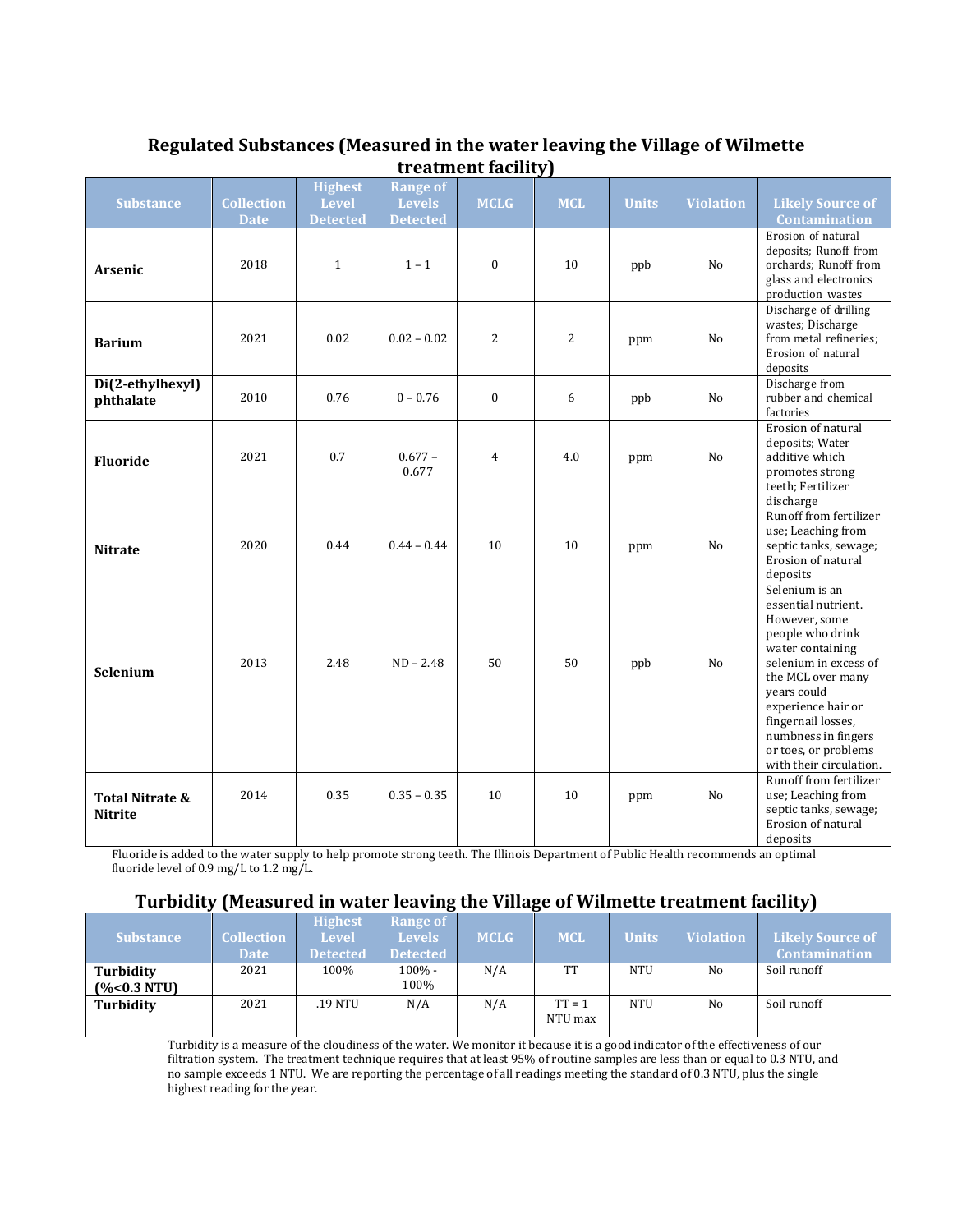# **State Regulated Substances (Measured in water leaving Village of Wilmette treatment facility)**

| <b>Substance</b> | <b>Collection</b><br><b>Date</b> | <b>Highest</b><br><b>Level</b><br><b>Detected</b> | Range of<br>Levels/<br><b>Detected</b> | <b>MCLG</b> | <b>MCL</b> | <b>Units</b> | <b>Violation</b> | <b>Likely Source of</b><br><b>Contamination</b>                                       |
|------------------|----------------------------------|---------------------------------------------------|----------------------------------------|-------------|------------|--------------|------------------|---------------------------------------------------------------------------------------|
| Sodium           | 2021                             | 11                                                | $11 - 11$                              | N/A         | N/A        | ppm          | No               | Erosion of naturally<br>occurring deposits;<br>Used in water<br>softener regeneration |

There is no state or federal MCL for sodium. Monitoring is required to provide information to consumers and health officials that are concerned about sodium intake due to dietary precautions. If you are on a sodium-restricted diet, you should consult a physician about this level of sodium in the water.

## **Unregulated Substances (Measured in water leaving Village of Wilmette treatment facility)**

|                  |                           |                                                   |                                                | $\sim$       |                                       |
|------------------|---------------------------|---------------------------------------------------|------------------------------------------------|--------------|---------------------------------------|
| <b>Substance</b> | Collection<br><b>Date</b> | <b>Highest</b><br><b>Level</b><br><b>Detected</b> | <b>Range of</b><br>Levels /<br><b>Detected</b> | <b>Units</b> | <b>Likely Source of Contamination</b> |
| <b>Sulfate</b>   | 2021                      | 23                                                | 23                                             | ppm          | Erosion naturally occurring deposits  |

## **Additional Unregulated Contaminants (PFAS) (Measured in water leaving the Village of Wilmette treatment facility)**

| <b>Substance</b>                        | <b>Collection</b><br><b>Date</b> | <b>Highest</b><br><b>Level</b><br><b>Detected</b> | <b>Range of</b><br><b>Levels</b><br><b>Detected</b> | <b>Units</b> | <b>Guidance</b><br><b>Level</b><br>(ng/L) |
|-----------------------------------------|----------------------------------|---------------------------------------------------|-----------------------------------------------------|--------------|-------------------------------------------|
| <b>Perfluoroocatanic Acid (PFOA)</b>    | 2021                             | 2.4                                               | $< 2.0 - 2.4$                                       | ng/L         | 2.0 IEPA<br>70 USEAP                      |
| Perfluorooctanesulfonic Acid<br>(PFOS)  | 2021                             | 2.6                                               | $2.2 - 2.5$                                         | ng/L         | 14 IEPA<br>70 USEPA                       |
| Perfluorobutanesulfonic Acid<br>(PFBS)  | 2021                             | 2.0                                               | $< 2.0 - 2.0$                                       | ng/L         | 2,100                                     |
| Perfluoroheptanoic Acid (PFHpA)         | 2021                             | 2.0                                               | $< 2.0 - 2.0$                                       | ng/L         | N/A                                       |
| Perfluorohexanesulfonic Acid<br>(PFHxS) | 2021                             | 2.0                                               | $< 2.0 - 2.0$                                       | ng/L         | 140                                       |
| Perfluorononanoic Acid (PFNA)           | 2021                             | 2.0                                               | $< 2.0 - 2.0$                                       | ng/L         | 21                                        |
| Perfluorodecanoic Acid (PFDA            | 2021                             | 2.0                                               | $< 2.0 - 2.0$                                       | ng/L         | N/A                                       |
| Perfluorohexanoic Acid (PFHxA)          | 2021                             | 2.0                                               | $< 2.0 - 2.0$                                       | ng/L         | 560,000                                   |
| Perfluorododecanoic acid (PFDoA)        | 2021                             | 2.0                                               | $< 2.0 - 2.0$                                       | ng/L         | N/A                                       |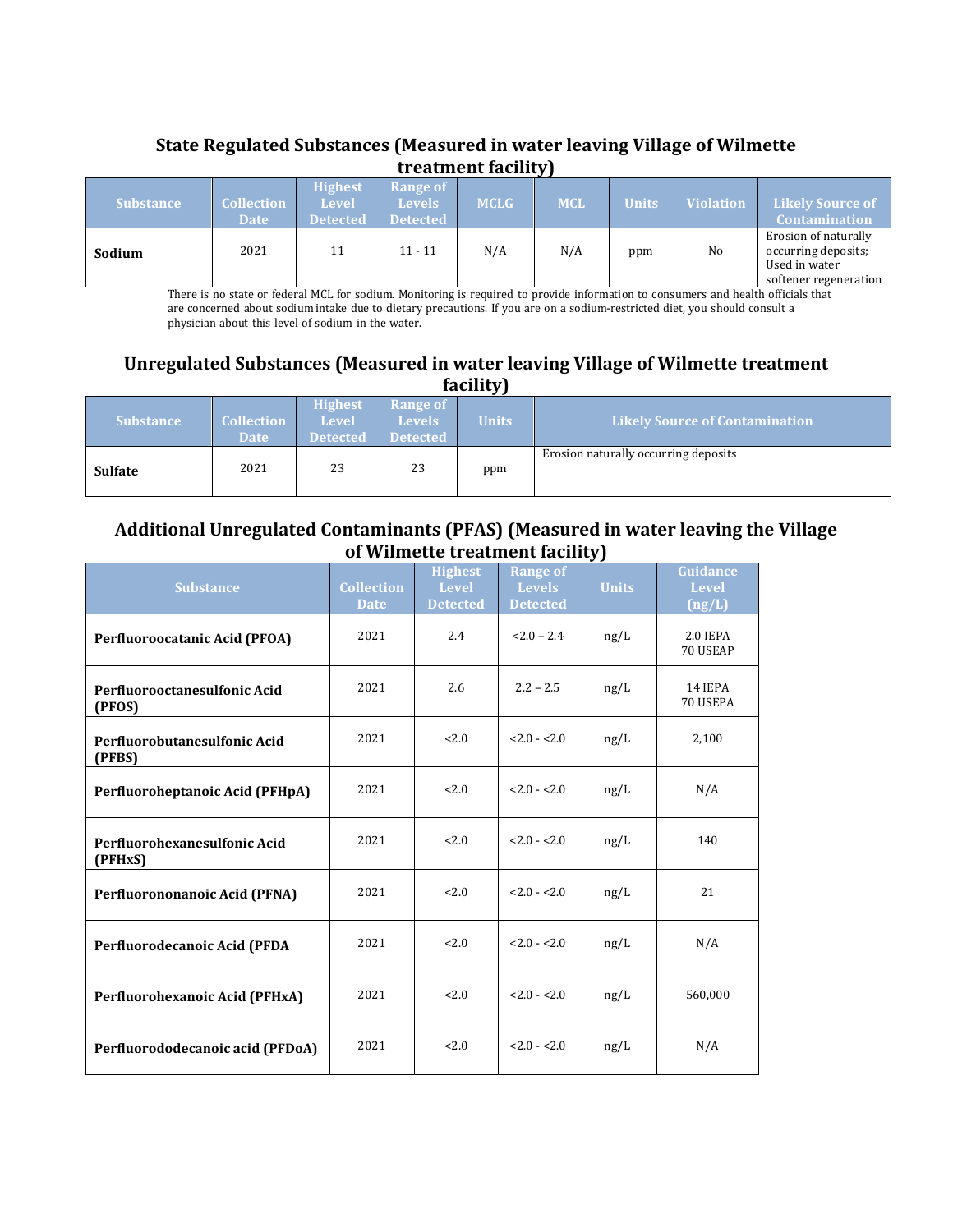| Perfluorotridecanoic Acid<br>(PFTrDA)                | 2021 | 2.0 | $< 2.0 - 2.0$ | ng/L | N/A |
|------------------------------------------------------|------|-----|---------------|------|-----|
| Perfluoroundecanoic Acid (PFUnA)                     | 2021 | 2.0 | $< 2.0 - 2.0$ | ng/L | N/A |
| N-ethyl<br>Perfluorooctanesulfonamidoacedic<br>Acid  | 2021 | 2.0 | $< 2.0 - 2.0$ | ng/L | N/A |
| N-methyl<br>Perfluorooctanesulfonamidoacedic<br>Acid | 2021 | 2.0 | $< 2.0 - 2.0$ | ng/L | N/A |
| <b>HFPO-DA</b>                                       | 2021 | 2.0 | $< 2.0 - 2.0$ | ng/L | 560 |
| <b>ADONA</b>                                         | 2021 | 2.0 | $< 2.0 - 2.0$ | ng/L | N/A |
| <b>PCI-PF3ONS</b>                                    | 2021 | 2.0 | $< 2.0 - 2.0$ | ng/L | N/A |
| 11CI-PF30UdS                                         | 2021 | 2.0 | $2.0 - 2.0$   | ng/L | N/A |
| Perfluorotetradecanoic Acid<br>(PFTeDA)              | 2021 | 2.0 | $< 2.0 - 2.0$ | ng/L | N/A |

**Perfluoroalkyls (PFAS) are man-made chemicals that have been used in industrial and consumer products worldwide since the 1950s. Research on two kinds of PFAS forms the basis of our scientific understanding of this group of chemicals. Perfluorooctanoic acid (PFOA) and perfluorooctane sulfonate (PFOS) were manufactured for the longest time, are the most widespread in the environment, and are the most well-studied. They have been used in non-stick cookware, water-repellant clothing, stain-resistant fabrics, some cosmetics, some firefighting foams, as well as products that resist grease, water, and oil. While many PFAS have been phased out of use in the US, they are considered "forever chemicals" because they persist in the environment**